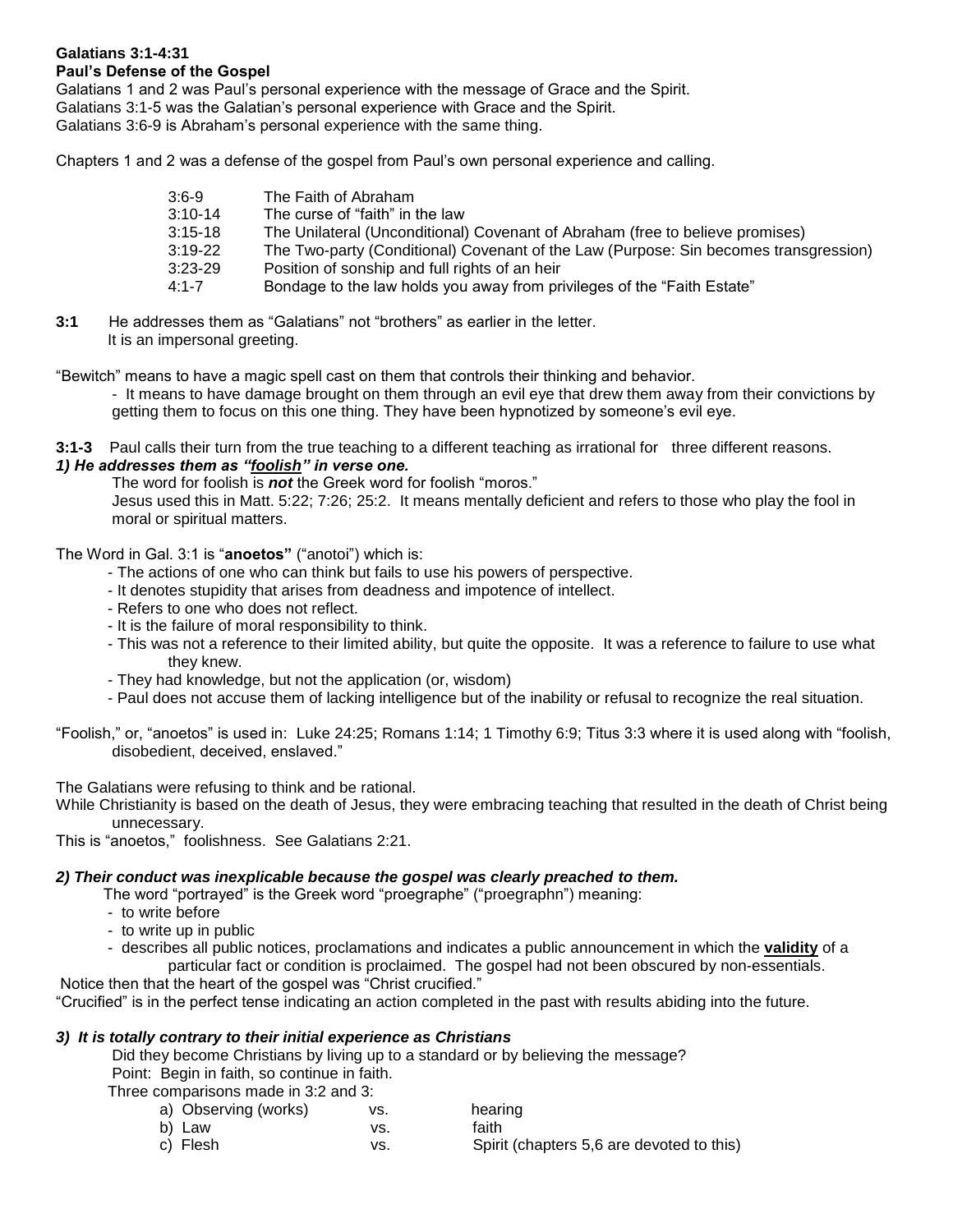## **3:4** "suffered so much for nothing"

This is a continuation of appealing the Galatians to remember and consider their own experiences. Evaluate the "true gospel."

"Suffered" is the Greek word "epathete" and means "to experience."

- It can mean to experience evil (and so, "to suffer"), or
- It may be used in the neutral sense as in "to experience."

In verse five these things are identified:

- being given the Spirit (New Birth)
- Miracles (manifestations of the Spirit's presence after the New Birth)

**3:5** Did the things they experienced occur because they kept a law or because they believed the message? They know! They were there! No one was teaching the law! They had been taught the message of truth and they received it. The result was their salvation and the manifestation of the Spirit of God.

According to Wuest the Greek construction demands that the same one who gave the Spirit must be the one who did the miracles. This would be God.

| NIV: "Does God                |     | give            | vou      | his | Spirit" |  |
|-------------------------------|-----|-----------------|----------|-----|---------|--|
| Greek: 0                      | 00V | επιχορηγων      | $UUV$ to |     | vevua   |  |
| Literal: "The (one) therefore |     | supplying<br>to | vou      | the | Spirit" |  |

"epicoregon" ("give" in NIV, "supplying" in interlinear, "ministereth" in the KJ) means:

- the simple verb means "to defray the expense of providing a chorus at the public feast."
- This use as a preposition means "to supply abundantly and bountifully"
- It is in the present tense which means the action is permanent.

"work" is in the present tense also the word means "to be energetic, to work."

"miracles" is from the word "dunamis" and is used in 1 Co.12:10 and 2 Co. 12:12. In each of these places "dunamis" is a reference to the Spirit giving miracle working power on certain believers.

POINT: The same Spirit that sanctified them (born again) empowered them to do miracles. And, both are in the present tense meaning these activities were current in their midst even among the law. But, obviously they were being hindered by the turning to the law which was not the Spirit but the flesh.

#### **The following verses in chapters 3 and 4:1-7 are Paul's argument against the law and for the Spirit.**

| $3:6-9$ | Faith ("Abraham")          |                       | compared with $3:10-14$ Law (the "curse")    |
|---------|----------------------------|-----------------------|----------------------------------------------|
|         | 3:15-18 Faith ("covenant") |                       | compared with 3:19-22 Law ("transgressions") |
|         | 3:23-29    Faith ("heirs') | compared with $4:1-7$ | Law ("bondage")                              |

Also note: The last three ("transgressions," "heirs," and "bondage") digress into their own comparisons with in the argument.

> "Transgressions" compared with "promises" "Heirs" compared with "a slave teaching the underage son"<br>"Freedom" compared with "bondage" compared with "bondage"

## **Galatians 3:6 - "Abraham believed in the LORD"**

To except what God has done for us reveals that we realize that we can do nothing to please him. If we reject what God has offered and continue in our own efforts it is a result of:

1) Pride

2) Self-righteousness (See: James 4:6)

| $3:6-9$   | Faith ("Abraham")  | compared with |        | 3:10-14, Law (the "curse")      |
|-----------|--------------------|---------------|--------|---------------------------------|
| $3:15-18$ | Faith ("covenant") | compared with |        | 3:19-22, Law ("transgressions") |
| $3:23-29$ | Faith ("heirs")    | compared with | 4:1-7. | Law ("bondage")                 |

NOTE: *The last three ( "transgressions," "heirs," and "bondage") digress into their own comparisons within this argument. "Transgressions" compared with "promises" "Heirs" compared with "a slave teaching the underage son" "Freedom" compared with "bondage"*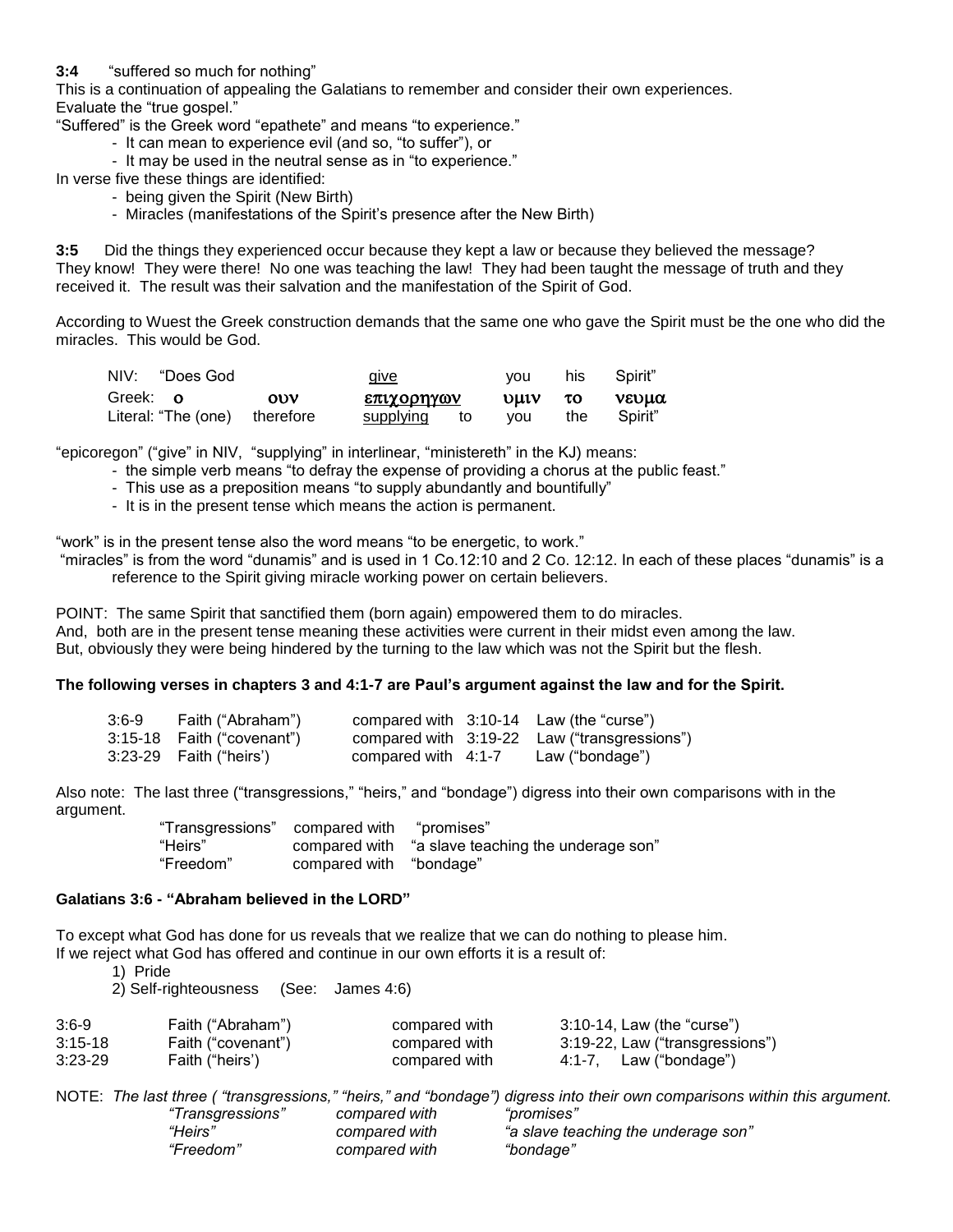## *the doctrinal teaching begins - - -*

The Judiazers had failed to distinguish between:

1) The purely Jewish and national covenant God made with Abraham's descendants that included an assignment (ministry) and the provisions (material blessings) to fulfill it. These chosen people were to be a channel to bring salvation to the earth and that salvation also came through a descendent of Abraham, the Messiah.

2) The covenant of salvation, which had nothing to do with the Jewish covenant above.

**3:6** "He believed God, and it was credited to him as righteousness." This is from Genesis 15:6

"Believed" here is  $\mathcal{E}\pi\mathfrak{1}\sigma\mathfrak{2}\mathfrak{2}\sigma\mathfrak{2}$  and is in the:

- **aorist tense** He did it all at one point in time. A single experience. Simple time past. It is not the imperfect which means he did it over a period of time or progressive. It is not the perfect which means he did it once in the past with results that continue into the present.
- indicative mood Which is the mood of reality. It really did happen. It occurred. It is not in the Subjunctive which is the mood of potential.
- **active voice** Which means the subject, Abram, produced the action. It is not the middle voice where the subject produces the action to benefit the subject. It is not in the passive voice where the subject receives the action.

Abraham had believed in God long before. He was a believer in the covenant of salvation and so, as a believer he was worth of being given a second covenant or an assignment.

#### Gen. 15:6 in different translations:

*Rotherham's:* "And he had faith in Yahweh, - so he reckoned it to him as righteousness." *Revised English Bible:* "Abram put his faith in the LORD, who reckoned it to him as righteousness." *New American Standard:* "Then he believed in the LORD; and He reckoned it to him as righteousness." *King James:* "And he believed in the LORD; and he counted it to him for righteousness." *NIV:* "Abram believed the LORD, and he credited it to him as righteousness."

Quoted twice by Paul in Romans 4:3 and Galatians 3:6

Quoted once by James in James 2:23

Romans 4:3 and James 2:23 have the same word "believed" with the same tense, mood and voice as Galatians 3:6. Romans 4 presents faith not as a crowning merit but as readiness to accept what god promises.

James 2:23 speaks of righteousness by faith to confirm that justification has always been by faith but also that faith must show itself genuine in James 2:18.

Abraham's faith for salvation had already occurred as in "faith in the Lord" which already existed before Chapter 15 of Genesis.

But, Abraham's faith responded to the word of God, or the promise, or the plan, or the assignment God gave in response to a man that stood justified before him. (Genesis 12:1-4; Acts 7:3,4; Hebrews 11:8-10)

#### **Galatians 3:19-22**

| $First -$ | faith 3:6-9. faith of Abraham<br>He believed in the Lord    |
|-----------|-------------------------------------------------------------|
| Second-   | law $3:10-14$ curse of the law<br>No one gets the blessings |
| Third -   | faith 3:15-18. covenant of Abraham A unilateral covenant    |
| Fourth -  | law 3:19-22. purpose of the law: Reveal transgressions      |
| Fifth -   | faith 3:23-29. heirs of the covenant                        |
| Sixth -   | law 4:1-7 bondage to covenant                               |

#### **3:19**

If Abraham and his people had a unconditional covenant with God why were they \given the Law of Moses?? Does the Law of Moses have no purpose for the plan of salvation??

Is the Law of Moses opposed to God's plan of salvation??

Paul's answer is, "It was added because of transgressions."

Does he mean that the Law would restrain sin until the Messiah came?

This answer is "No."

Does he mean it was given to make transgressions known?

This answer is "Yes."

The word for transgression is "parabasis" or  $\pi\alpha\rho\alpha\beta\alpha\sigma\iota\zeta$  and means "stepping over the boundary."

It is not the word "hamartia" or  $\alpha\mu\alpha\rho\tau\iota\alpha$  which is the word for "sin" and means "to miss the mark."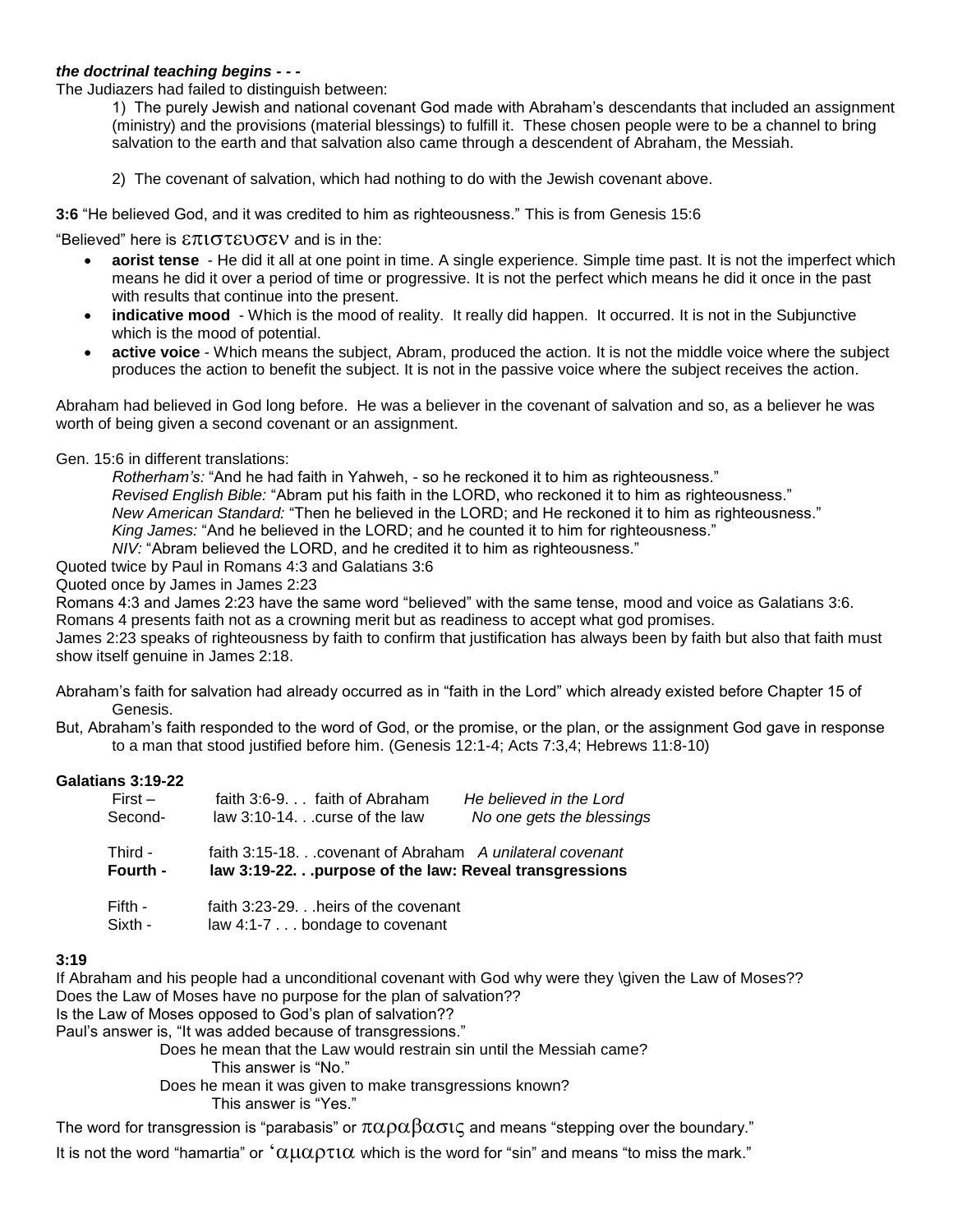"Sin" always has existed since Adam. A "transgression" cannot occur until a law is broken. So, though "sin" existed, there was no "transgression" until the law was given and then broken. The "Law" turns "sin" into "transgression."

 Romans 3:20 "through the law we become conscious of sin." Romans 4:15 "where there is no law there is no transgression."

The law is what makes "sin" a "transgression."

Sin has always existed but without a statement of the law it would not be a transgression.

 Romans 5:20, "The law was added so that transgressions might increase. . ." Romans 7:1-4

 a) first example: a woman is married to a man, the man dies, the woman is free to marry another b) second example: the person had a binding relation with the law the person dies to the law when they enter into Christ the person is free to be joined to another, the risen Lord Note why you have been separated from the law and to Christ. . .7:4

John 15:1 - Jesus introduces the same subject. This is also the topic of Gal. 5,6. The law reveals man's need for a savior. It compares man to the holiness of God. The law then has prepared man's heart and soul to look for the covenant of Abraham. Abraham asked, "How can I know that I will gain possession of it?" See Hebrews 11:8-10

## **Second half of 3:19**

"Until the seed" meaning there was a time limit for the usefulness of the law. "The seed to whom the promise referred had come." What promise? Which promise contained the 'promise of the seed?'

Answer: The one in verse 15,16

"The law was put into effect through angels by a mediator."

The mediator is Moses.

 The angels are suggested in Deut. 33:2 and Psalm 68:17 And referred to in Acts 7:53 and Hebrews 2:2

**3:20** "A mediator, however, does not represent just one party; but God is one."

There are over 300 interpretations of this verse.

It is the most obscure verse in Galatians and maybe the whole Bible.

It is difficult because it is an abrupt, short statement of a principle.

"God is one." This is true. But what is the point of saying that now??

The Law of Moses is said to have been mediated. Meaning there were two parties involved: God and the people. But, God is one, in the sense of the Abrahamic Covenant. He did not mediate it, although there were two there, the smoking pot and the blazing torch. The NT mediator is Christ, but still, he is God, so there is still just one.

The point: Salvation is a unilateral covenant. The law is between two parties.

**3:21** "Is the law opposed. . ."

 This is a response to those who take Paul's teaching and try to make it ridiculous. They would say, "So, the law of Moses is an evil document." Paul is saying this is nonsense. The law is the character of God. Rom. 5:20 says it increases transgressions, but the law is not sin. Rom. 7:7-11 says the law even kills In fact, if you can fulfill the law you would have life: Lev. 18:5 and Gal. 3:12

**3:22** The problem is not with the law. The problem is with man.

When you fully realize this you look for an answer elsewhere and find the promise of the unilateral covenant that is Christ. When you find Christ, you have salvation.

If you hold to the law, you show you do not fully understand the promise of Salvation through Jesus Christ.

**3:23** "the faith" of salvation